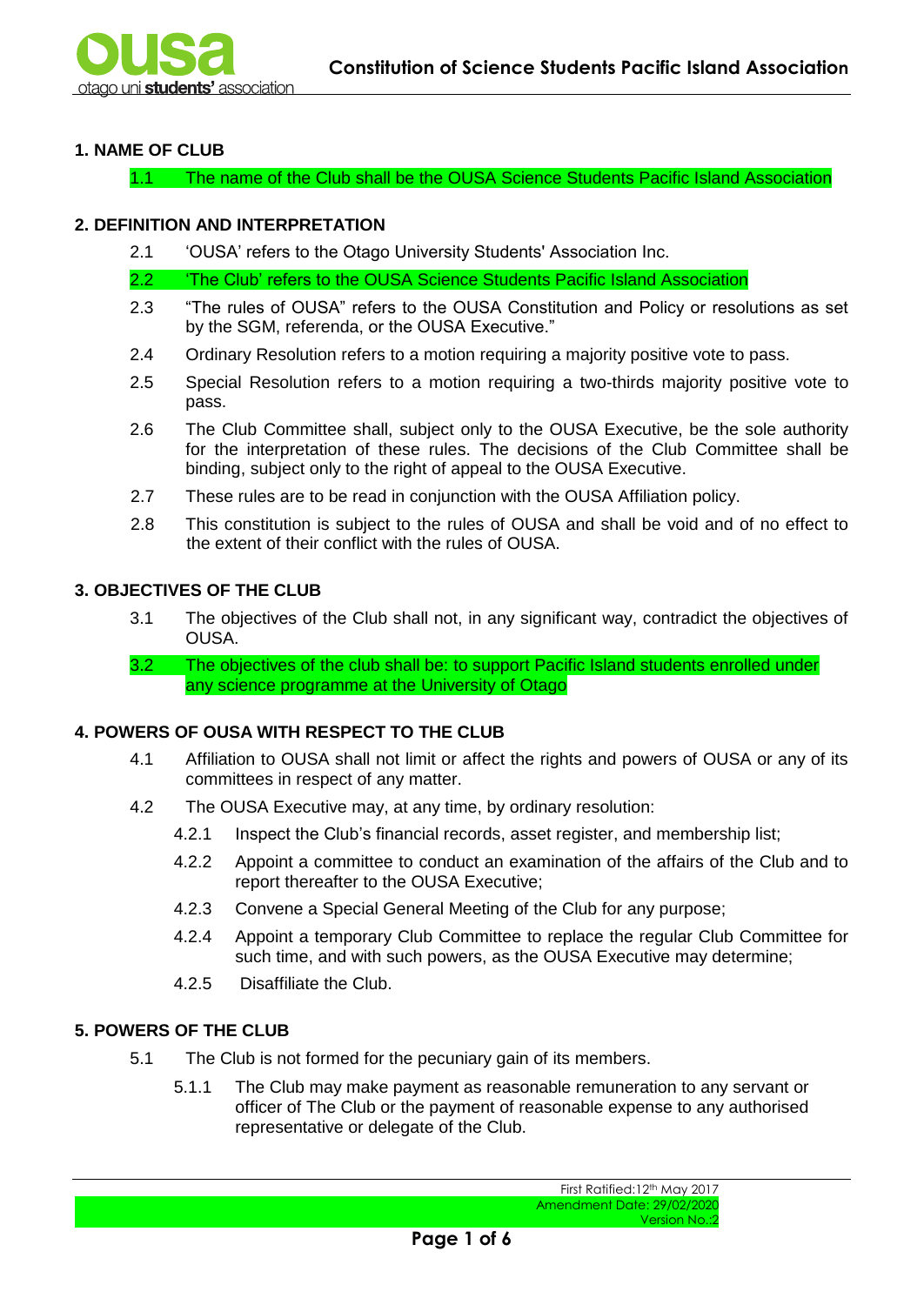

5.1.2 Reasonable remuneration shall not exceed market rates for the provision of equivalent goods or services.

## **6. AFFILIATION**

- 6.1 The Club shall be affiliated to OUSA.
- 6.2 The Club and its members present and future shall be bound by the rules of OUSA, and every such Club and all such members shall be so bound in all respects. Where the OUSA constitution is not expressly mentioned in the constitution of the Club, the provisions of the OUSA constitution shall be read into the document.
- 6.3 The Club's affiliation to OUSA shall automatically lapse if The Club fails or ceases to comply with the OUSA Affiliation Policy or Section 18 of the OUSA Constitution and Rules.
- 6.4 The Club shall not become affiliated to or in any way connected with any other organisation without the consent of the OUSA Executive.
	- 6.4.1 Any affiliation to any other body entered into without the OUSA Executive's consent shall be null and void.

### **7. LIABILITIES INCURRED BY THE CLUB**

- 7.1 The Club shall not enter into any loan agreement of a value greater than NZ\$1000 without approval by ordinary resolution of the OUSA Executive.
- 7.2 OUSA shall not be responsible for any liabilities or debts incurred by the Club.

#### **8. MEMBERSHIP**

- 8.1 The Club shall, in normal circumstances, have no less than 90% of total membership comprised of OUSA/OPSA members.
- 8.2 The Club shall in normal circumstances have no less than ten members.
- 8.3 Membership of the Club shall be open to all members of OUSA/OPSA.
- 8.4 Membership can be restricted to a subsection of OUSA/OPSA members provided that the restrictions do not contravene the laws of New Zealand.
- 8.5 Persons shall become members of the Club when an application for membership is given in writing to the Club Committee and accompanied with the annual subscription fee (if applicable).
- 8.6 The Club shall only levy upon its members such fees or subscriptions as have been ratified by the AGM of the Club.
- 8.7 Any member of the Club who does not pay any required subscription within one calendar month of joining shall not be permitted to exercise the privileges of membership until the subscription is paid.
- 8.8 Membership shall be deemed to continue until a formal resignation is received by the Club Committee.
- 8.9 A club member may not be suspended or expelled unless the committee resolves to do so by special resolution.
	- 8.9.1 The suspended member will be relieved of any powers and responsibilities and is not permitted to attend club activities.
	- 8.9.2 A special general meeting must be called within three months to expel the member or the suspension lapses.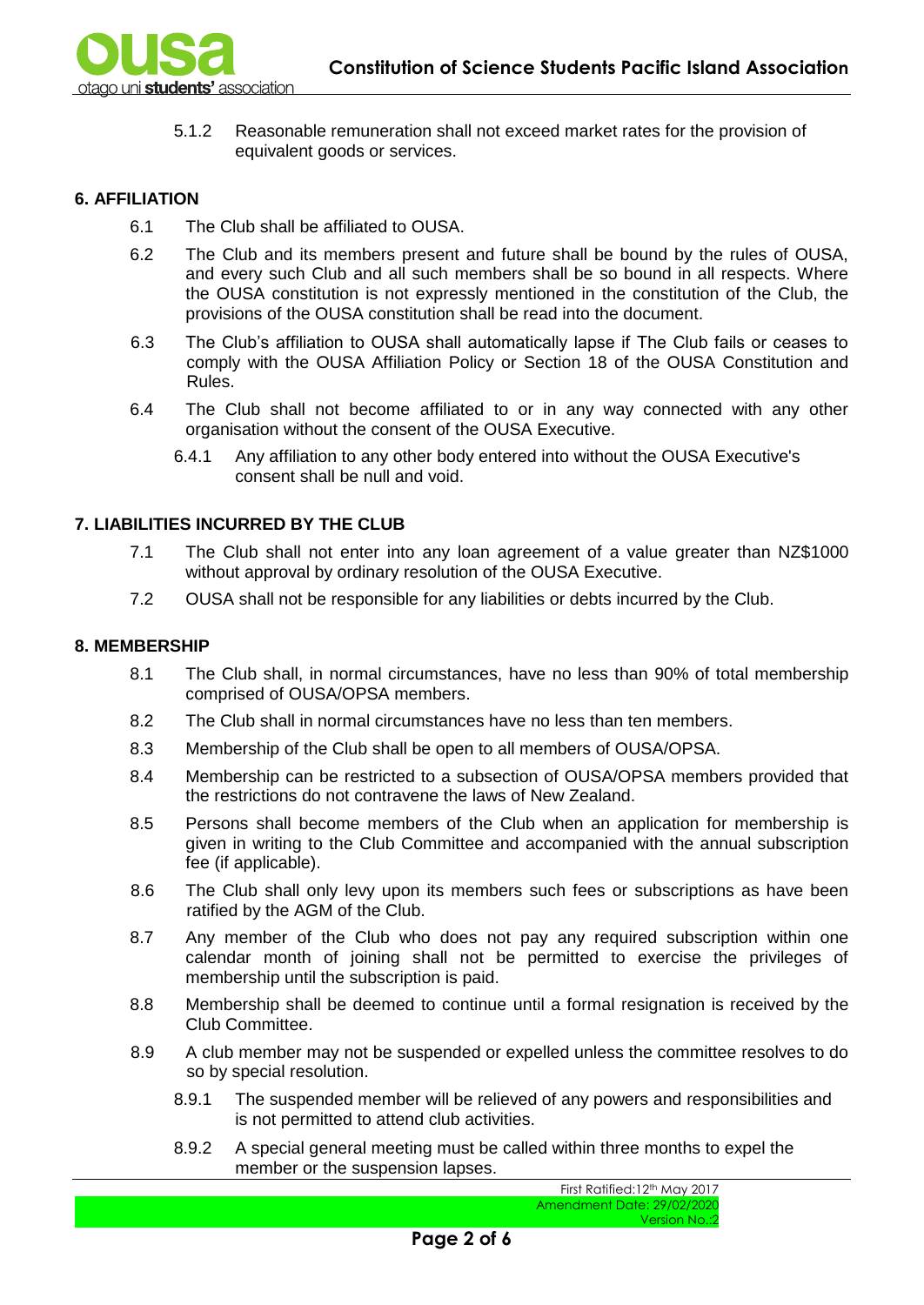

- 8.10 The following procedure must be used to expel a club member:
	- 8.10.1 Written notice of any meeting regarding the expulsion and of the basic allegations and charges against the member must be received in person 30 days prior to the meeting taking place.
	- 8.10.2 That a special general meeting is called which the member to be expelled may attend in person, or submit in written form, grounds for his or her defence.
	- 8.10.3 The motion to expel a club member must be passed by special resolution.
	- 8.10.4 That the member is informed in writing of the decision of the meeting and the length of his or her expulsion.
- 8.11 Where a member of the Club is expelled, that member shall have the right of appeal to the OUSA Executive.

### **9. ANNUAL GENERAL MEETING (AGM)**

- 9.1 The Annual General Meeting (AGM) of the Club shall be held during the month of September at such time and place as the Club Committee shall decide.
- 9.2 The AGM shall be held for the following purposes:
	- 9.2.1 To receive, from the Club Committee, a report of the proceedings of the previous year and a statement of the Club accounts;
	- 9.2.2 To elect the officers of the Club Committee for the following year;
	- 9.2.3 To conduct any general business.
- 9.3 The SSPIA President, or in their absence any member appointed by the meeting, shall be chair of the meeting.
- 9.4 Every motion shall be moved by one Club member and seconded by another.
- 9.5 Every member present shall be entitled to one vote,
	- 9.5.1 In the case of an equality of votes the Chair shall have a second or casting vote.
- 9.6 The quorum shall be 20 per cent of the Club's total members or 6 members, whichever is greater.
- 9.7 At least 14 days notice of the AGM shall be given to all members, by posting a notice on the OUSA notice board and/or Facebook, email.
	- 9.7.1 The notice shall include an agenda of business to be conducted at the AGM.

#### **10. SPECIAL GENERAL MEETINGS AND NO CONFIDENCE VOTES**

- 10.1 The Club Committee on their own behalf or on the signed request of a quorum of members may at any time call a Special General Meeting.
	- 10.1.1 If the Club Committee does not call a meeting within 14 days of receiving such a request, the requestors may themselves call a Special General Meeting.
	- 10.1.2 Notice of a Special General Meeting shall be given in the manner described above for an AGM.
- 10.2 The conduct, voting procedures and quorum of a Special General Meeting shall be the same as those prescribed for the AGM.
- 10.3 At any Special General Meeting a motion of no confidence in the Club Committee, or any member thereof, may be passed by special resolution provided that 14 days notice of such intention has been given.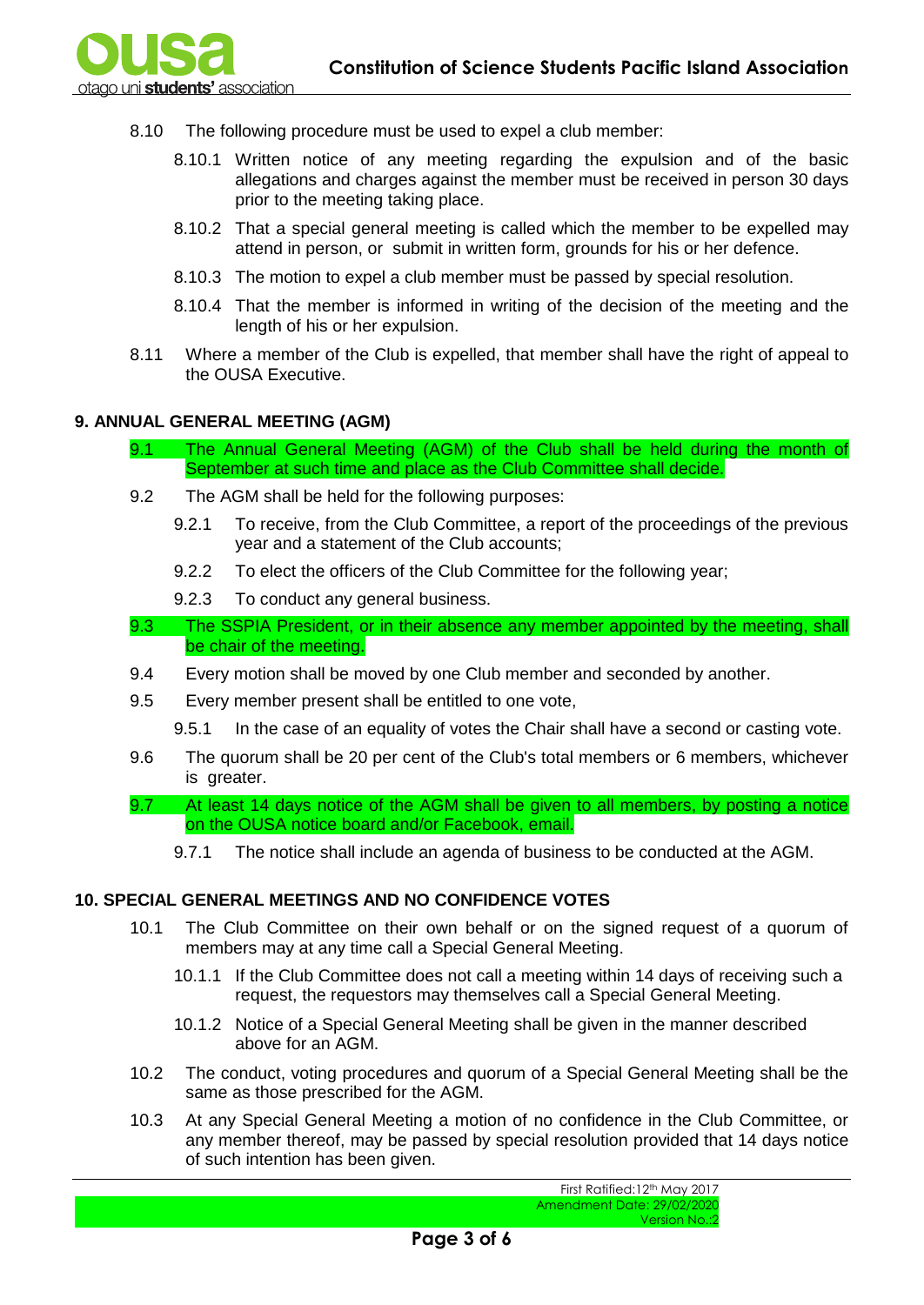

- 10.3.1 On the passing of such motion, the Committee member shall be deemed to have resigned and the meeting shall then have the power to, and may proceed to, elect a new Committee member to the vacant position (s).
- 10.3.2 Such new member shall hold office until the next AGM.

# **11. CLUB OFFICERS AND THEIR ELECTION**

- 11.1 The management and control of the Club shall be deputed to the officers of the club who represent the Committee of the Club.
- 11.2 The Committee of the Club shall consist of a maximum of (8) people, being President, Vice-President, Treasurer, Secretary, Communications Officer, Post-graduate Representative & General Executives (2) all of whom shall be elected at the Annual General Meeting.
- 11.3 All executive members must be current science students (including biomedical science), a non-science student is only eligible for a position if it has been a year or less sense they completed a science degree from the time their appointment commences OR if a motion is made, seconded and passed for an exception to made.
- 11.4 The incumbents of the following positions must not hold a position in any other Pacifics association at the University of Otago: President, Vice-President, Secretary or Treasurer.
- 11.5 Every candidate for office shall be nominated at the meeting by one member of the Club and seconded by another.
- 11.6 Every member present at the meeting shall be entitled to one vote.
- 11.7 In the event of two or more candidates receiving an equal number of votes, the chair of the meeting shall have a second or casting vote.
- 11.8 The Club Officers shall hold office for one year following their appointment or until an officer resigns.
	- 11.8.1 Such resignation shall be effective immediately upon receipt in writing by the committee.
	- 11.8.2 If an executive member misses 3 meetings in total without sending apologies or with sufficient reason at the discretion of the committee, they will be deemed to have resigned.
	- 11.8.3 If a vacancy on the Club Committee occurs during the year, providing that a quorum remains, the Club Committee may appoint any member to fill such a vacancy, unless it has occured due to a no confidence vote.
	- 11.8.4 If a vacancy occurs due to a no confidence vote then section 10 of this constitution applies.

# **12. THE CLUB COMMITTEE**

- 12.1 The Club Committee shall have full power at its meetings to deal with all matters relating to the objectives of the Club.
	- 12.1.1 Any matters relating to the interpretation of these rules;
	- 12.1.2 Except where power is vested in the Club at a general meeting.
- 12.2 All decisions shall be valid and binding on the members, only so far as they do not conflict with these rules, the rules of OUSA, or decisions of the OUSA Executive.
- 12.3 The Club Committee shall meet at such times as it deems fit.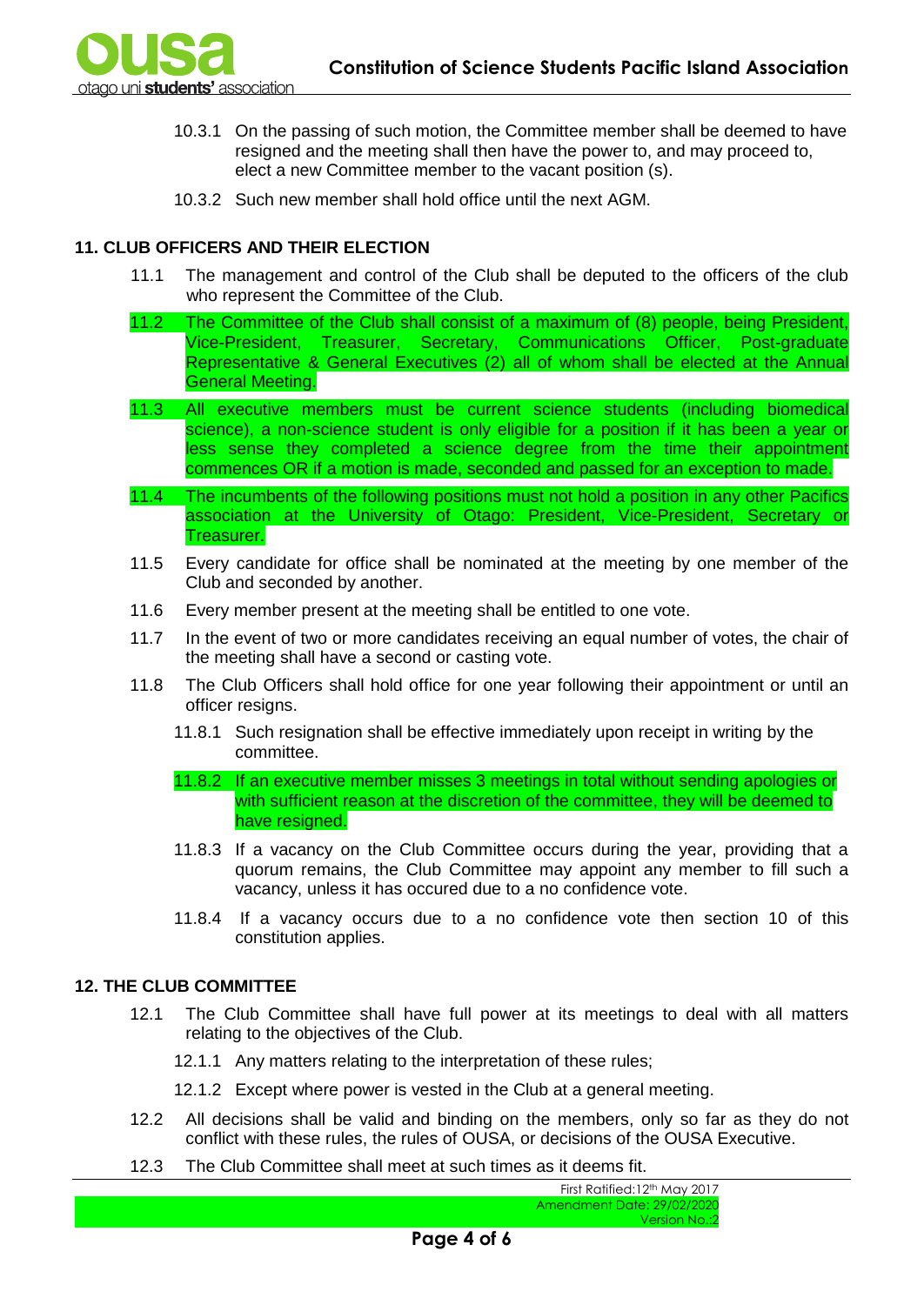- 12.4 The SSPIA Executive members, or in their absence, any member appointed by the Club Committee, shall, in the case of an equality of votes, have a second or casting vote at all Club Committee meetings.
- 12.5 The quorum for Club Committee meetings shall be at least 8 Club Committee members.
- 12.6 One member of the Club Committee shall be elected to represent the Club on the OUSA Affiliated Clubs Council.

# **13. FINANCE, PROPERTY AND RECORDS OF THE CLUB**

13.1 The funds of the Club shall be in the control of the Club Committee, which will depute the Treasurer to manage them.

### 13.2 The Treasurer shall also:

- 13.2.1 Keep a true record and account of all the receipts and payments of the Club including bank statements;
- 13.2.2 Prepare the statement of accounts and balance sheet for the financial year;
- 13.2.3 Keep the Club's asset register up to date.

### 13.3 The Secretary shall:

- 13.3.1 Keep a true record and account of the proceedings and meetings of the Club and the Club Committee;
- 13.3.2 Keep a correct and up to date membership list;
- 13.3.3 Conduct and archive all correspondence relating to the club.

# **14. DISAFFILIATION OF THE CLUB FROM OUSA**

- 14.1 A club may disaffiliate from OUSA at any time by notifying the CDO in writing.
	- 14.1.1 Such notification will provide reasons for why the club is disaffiliating from OUSA.
	- 14.1.2 Notification will be provided by supplying the Club's AGM Minutes to that effect.

# **15. DISSOLUTION OF THE CLUB**

- 15.1 If the club's committee members are unable to be contacted using all possible means for a period of six months the club will be deemed to be dissolved.
- 15.2 Upon dissolution of the Club:
	- 15.2.1 All funds remaining after debts have been cleared will be distributed to **Pacific** Associate Dean of the Division of Sciences.
	- 15.2.2 All assets will be distributed to **Pacific Associate Dean of the Division of** Sciences.

# **16. AMENDMENT OF THIS CONSTITUTION**

- 16.1 Proposed amendments to the constitution of the Club must be approved by the OUSA Finance and Services Officer prior to ratification at the Club's General Meeting.
- 16.2 These rules can only be added to, repealed or amended by special resolution at an Annual or Special General Meeting of the Club, provided that no resolution shall be deemed to have passed unless: